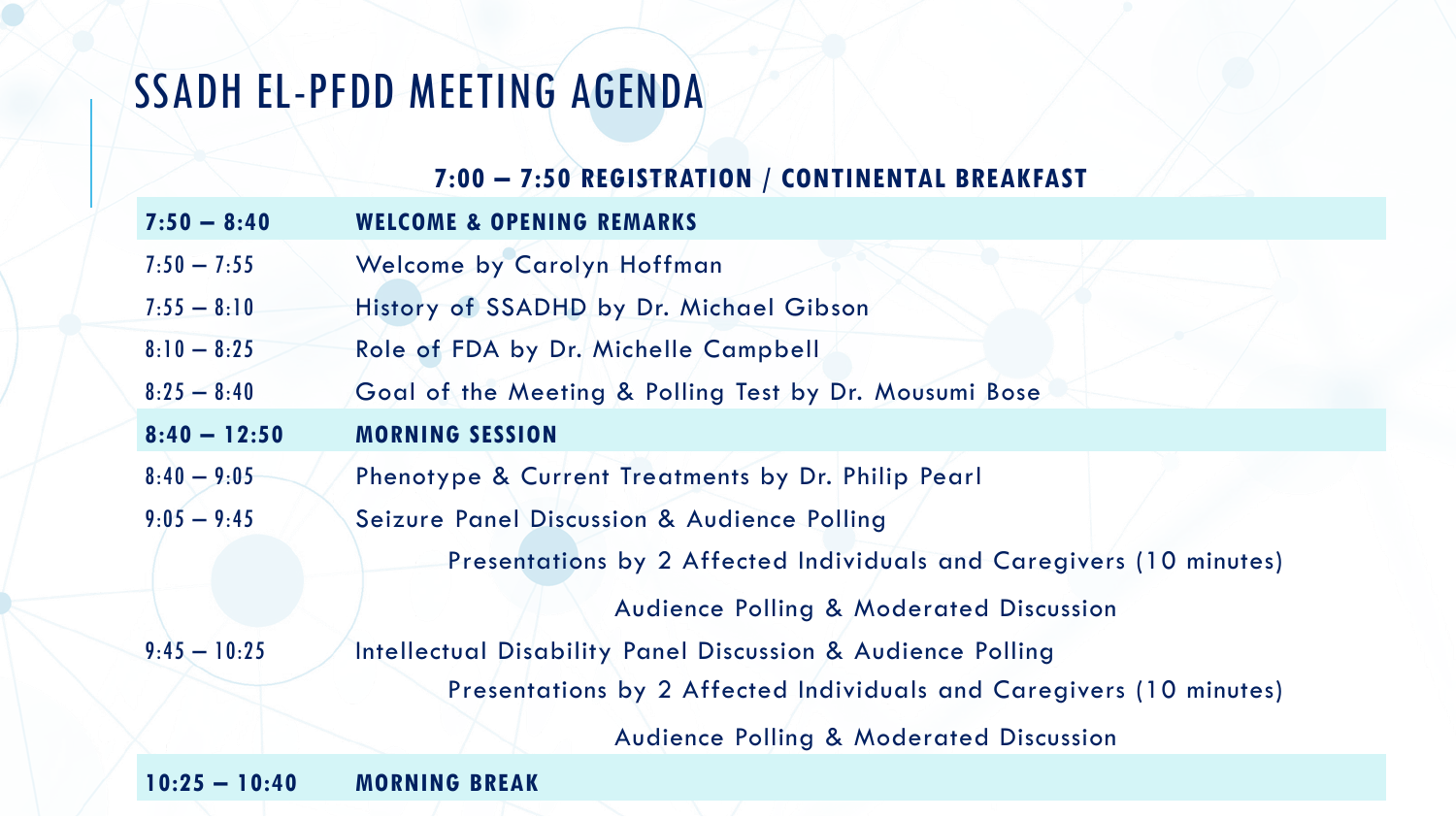## SSADH EL-PFDD MEETING AGENDA

| $10:40 - 11:20$ | <b>Behavior Panel Discussion &amp; Audience Polling</b>             |
|-----------------|---------------------------------------------------------------------|
|                 | Presentations by 2 Affected Individuals and Caregivers (10 minutes) |
|                 | <b>Audience Polling &amp; Moderated Discussion</b>                  |
| $11:20 - 12:00$ | Sleep Discussion & Audience Polling                                 |
|                 | Presentations by 2 Affected Individuals and Caregivers (10 minutes) |
|                 | <b>Audience Polling &amp; Moderated Discussion</b>                  |
| $12:00 - 12:05$ | Morning Session Closing Remarks by Dr. J-B Roullett                 |
|                 | 12:05 - 1:05 LUNCH BREAK                                            |
| $1:05 - 5:20$   | <b>AFTERNOON SESSION</b>                                            |
| $1:05 - 1:15$   | Afternoon Opening Remarks by Dr. Philip Pearl                       |
| $1:15 - 1:55$   | Speech Panel Discussion & Audience Polling                          |
|                 | Presentations by 2 Affected Individuals and Caregivers (10 minutes) |
|                 | <b>Audience Polling &amp; Moderated Discussion</b>                  |
| $1:55 - 2:00$   | Physical Limitations Panel Discussion & Audience Polling            |
|                 | Presentations by 2 Affected Individuals and Caregivers (10 minutes) |
|                 | <b>Audience Polling &amp; Moderated Discussion</b>                  |
| $2:35 - 2:50$   | <b>AFTERNOON BREAK</b>                                              |